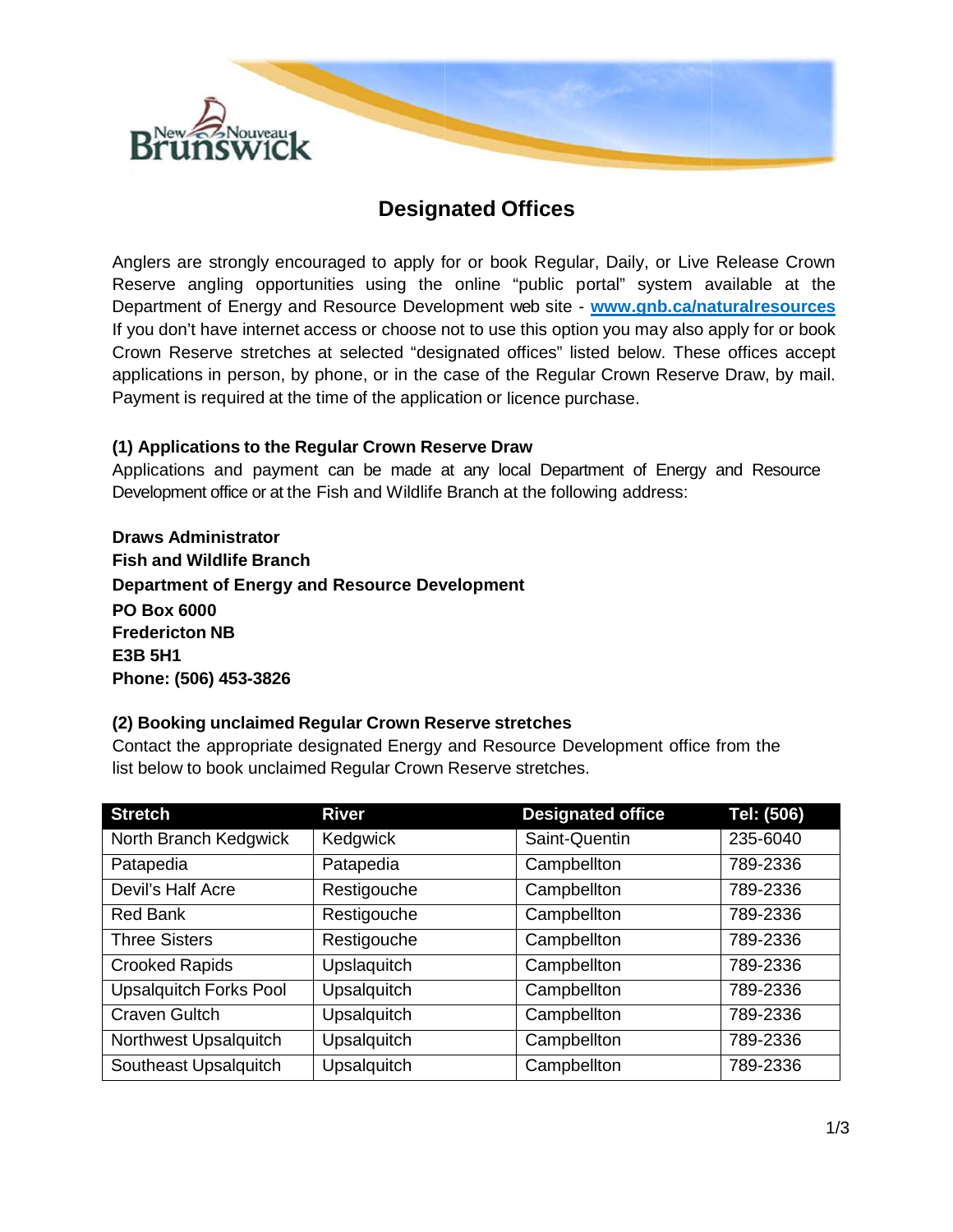| <b>Stretch</b>        | <b>River</b>                                         | <b>Designated office</b> | Tel: (506) |
|-----------------------|------------------------------------------------------|--------------------------|------------|
| <b>Charlies Rock</b>  | <b>LSW Miramichi</b>                                 | Miramichi                | 627-4050   |
| <b>Adams Pool</b>     | Lower North Branch,<br>Lower South West<br>Miramichi | Miramichi                | 627-4050   |
| Crawford              | <b>NW Miramichi</b>                                  | Miramichi                | 627-4050   |
| Depot                 | NW Miramichi                                         | Miramichi                | 627-4050   |
| Elbow                 | <b>NW Miramichi</b>                                  | Miramichi                | 627-4050   |
| <b>Stoney Brook</b>   | NW Miramichi                                         | Miramichi                | 627-4050   |
| Sullivan              | <b>NW Miramichi</b>                                  | Miramichi                | 627-4050   |
| Groundhog Landing     | North Branch Sevogle                                 | Miramichi                | 627-4050   |
| <b>Squirrel Falls</b> | North Branch Sevogle                                 | Miramichi                | 627-4050   |
| <b>Narrows</b>        | North Branch Sevogle                                 | Miramichi                | 627-4050   |

# **(3) Daily Crown Reserve**

Contact the appropriate designated Energy and Resource Development office from the list below to apply for or book Daily Crown Reserve stretches.

# **Atlantic salmon**

| <b>Stretch</b>        | <b>River</b>            | <b>Designated office</b> | Tel: (506) |
|-----------------------|-------------------------|--------------------------|------------|
| <b>Berry Brook</b>    | Upsalquitch             | Campbellton              | 789-2336   |
| Grog Island           | Restigouche             | Campbellton              | 789-2336   |
| Jardine Brook         | Little Main Restigouche | Saint-Quentin            | 235-6040   |
| <b>Kedgwick Forks</b> | Kedgwick                | Saint-Quentin            | 235-6040   |
| Lower Kedgwick        | Kedgwick                | Saint-Quentin            | 235-6040   |
| Lower Patapedia       | Patapedia               | Campbellton              | 789-2336   |
| Cruickshank           | North Branch Sevogle    | Miramichi                | 627-4050   |

### **Brook Trout**

| <b>Stretch</b>               | <b>Designated office</b> | Tel: (506) |
|------------------------------|--------------------------|------------|
| <b>Peaked Mountain Lakes</b> | Doaktown                 | 365-2001   |
| Valentine Lake               | Doaktown                 | 365-2001   |
| <b>Island lake</b>           | Doaktown                 | 365-2001   |
| Kenny Lake                   | Miramichi                | 627-4050   |
| Goodwin Lake                 | Miramichi                | 627-4050   |
| Caribou Lake                 | <b>Bathurst</b>          | 547-2080   |
| California Lake              | <b>Bathurst</b>          | 547-2080   |
| <b>Nepisiguit River</b>      | <b>Bathurst</b>          | 547-2080   |